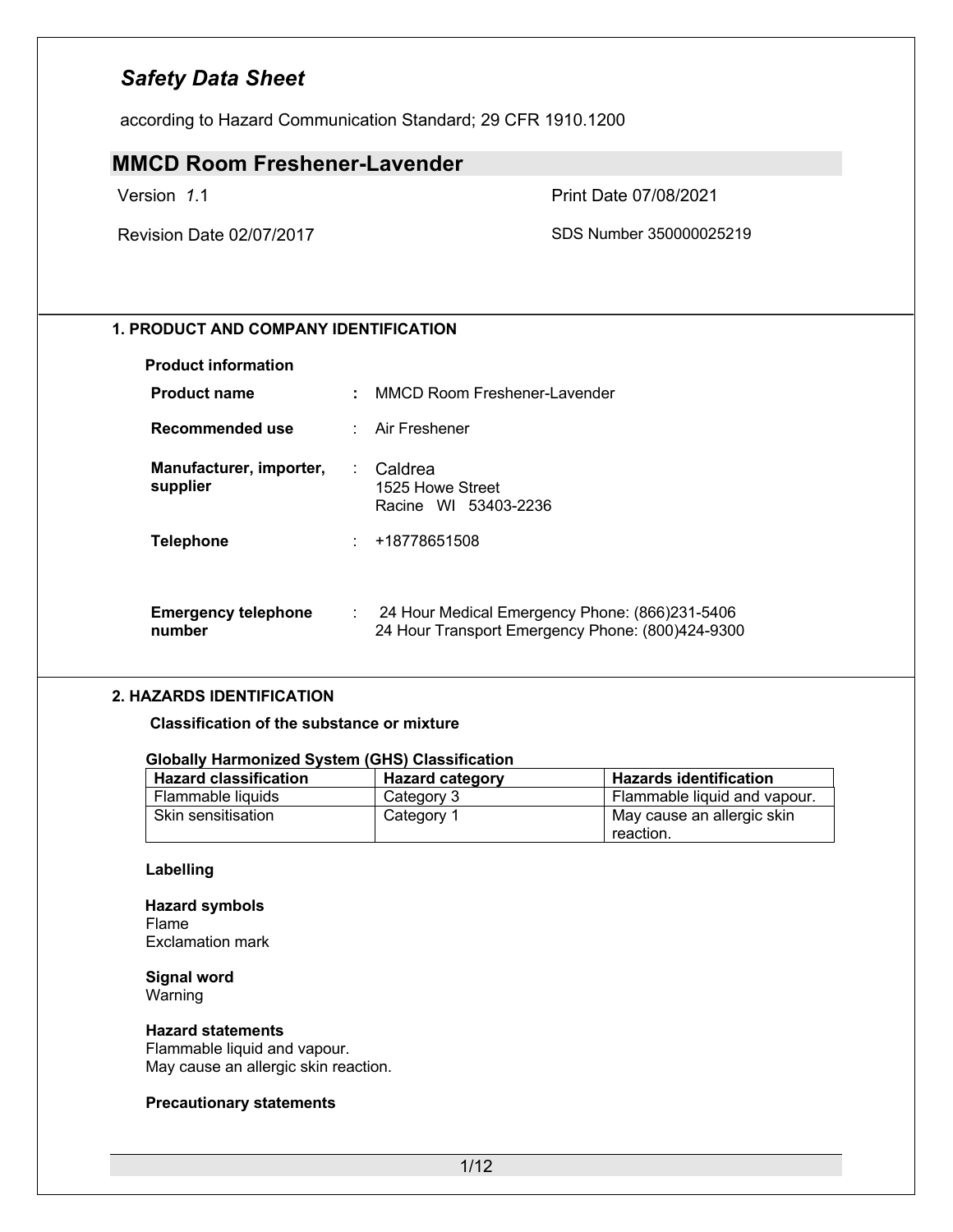according to Hazard Communication Standard; 29 CFR 1910.1200

| Version 1.1                                                                                                                                                                                                                                                                                                                                                                                                                                                                                                                                                                                                                                                                                                                                                                            | Print Date 07/08/2021                                                                                |
|----------------------------------------------------------------------------------------------------------------------------------------------------------------------------------------------------------------------------------------------------------------------------------------------------------------------------------------------------------------------------------------------------------------------------------------------------------------------------------------------------------------------------------------------------------------------------------------------------------------------------------------------------------------------------------------------------------------------------------------------------------------------------------------|------------------------------------------------------------------------------------------------------|
| Revision Date 02/07/2017                                                                                                                                                                                                                                                                                                                                                                                                                                                                                                                                                                                                                                                                                                                                                               | SDS Number 350000025219                                                                              |
| If medical advice is needed, have product container or label at hand.<br>Keep out of reach of children.<br>Read label before use.<br>In case of fire: Use dry sand, dry chemical or alcohol-resistant foam for extinction.<br>Specific treatment (see supplemental first aid instructions on this label).<br>shower.<br>If skin irritation or rash occurs: Get medical advice/attention.<br>Wash contaminated clothing before reuse.<br>Store in a well-ventilated place. Keep cool.<br>Dispose of contents/ container to an approved incineration plant.<br>Keep away from heat/sparks/open flames/hot surfaces. No smoking.<br>Keep container tightly closed.<br>Ground/bond container and receiving equipment.<br>Use explosion-proof electrical/ ventilating/ lighting/ equipment. | IF ON SKIN (or hair): Remove/ Take off immediately all contaminated clothing. Rinse skin with water/ |
| Use only non-sparking tools.<br>Take precautionary measures against static discharge.<br>Wear protective gloves.                                                                                                                                                                                                                                                                                                                                                                                                                                                                                                                                                                                                                                                                       |                                                                                                      |
| Avoid breathing spray.                                                                                                                                                                                                                                                                                                                                                                                                                                                                                                                                                                                                                                                                                                                                                                 | Contaminated work clothing should not be allowed out of the workplace.<br>None identified            |

| <b>Chemical Name</b>       | CAS-No.    | Weight percent  |
|----------------------------|------------|-----------------|
| Ethyl alcohol              | 64-17-5    | $10.00 - 30.00$ |
| Isotridecanol, ethoxylated | 69011-36-5 | $1.00 - 5.00$   |
| Fragrance - Trade Secret   | Mixture    | $1.00 - 5.00$   |

The specific chemical identity and/or exact percentage (concentration) of this composition has been withheld as a trade secret.

For additional information on product ingredients, see www.caldrea.com.

#### **4. FIRST AID MEASURES**

| Eye contact         | : No special requirements                                                                                                                                                                                       |
|---------------------|-----------------------------------------------------------------------------------------------------------------------------------------------------------------------------------------------------------------|
| <b>Skin contact</b> | : IF ON SKIN (or hair): Take off immediately all contaminated<br>clothing. Rinse skin with water/shower. Wash off with plenty of<br>water. If skin irritation or rash occurs: Get medical advice/<br>attention. |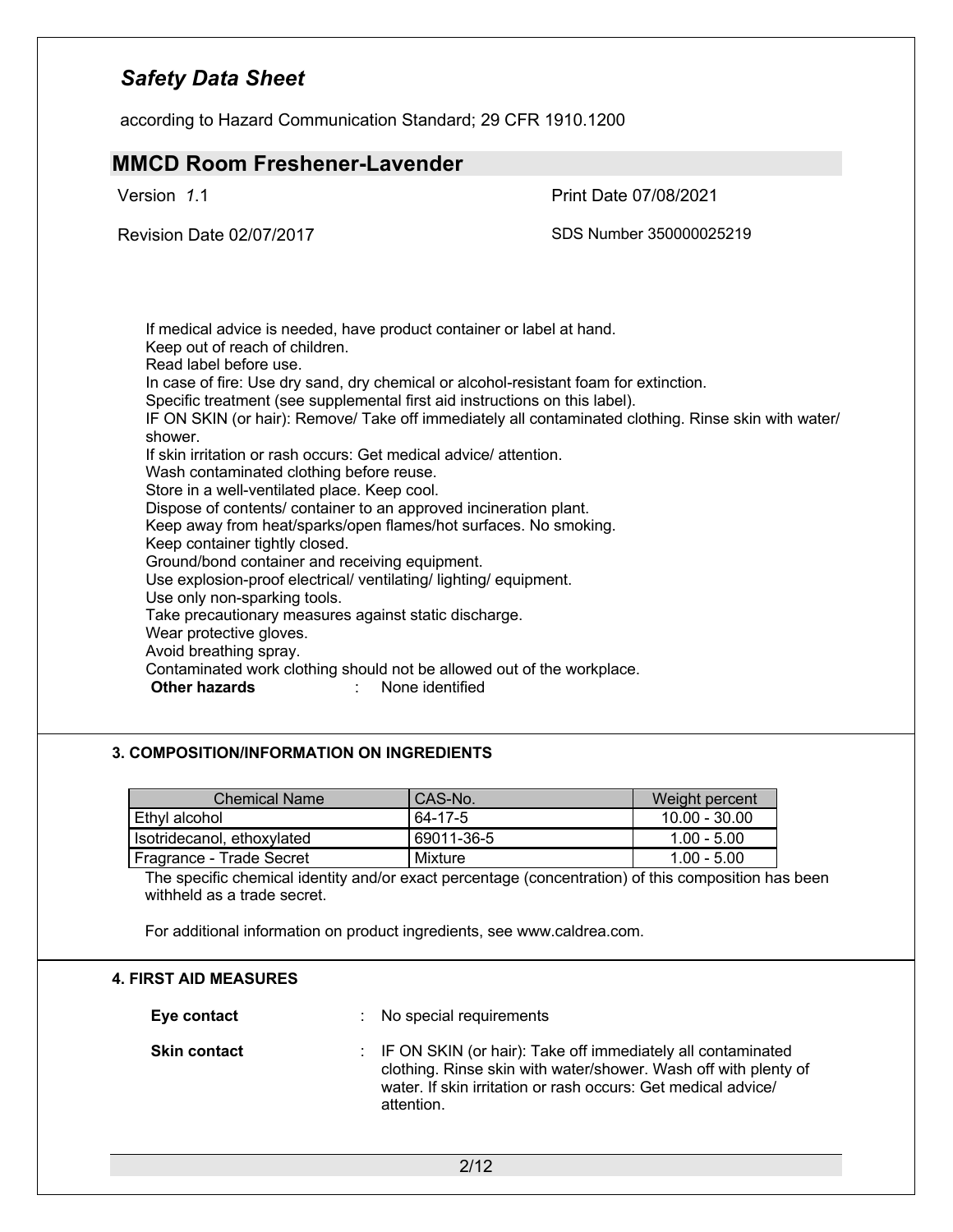according to Hazard Communication Standard; 29 CFR 1910.1200

| <b>MMCD Room Freshener-Lavender</b>            |                                                                                                                                                                                                                                                                                                                                                                                                                                                                                                                                                                                                     |  |
|------------------------------------------------|-----------------------------------------------------------------------------------------------------------------------------------------------------------------------------------------------------------------------------------------------------------------------------------------------------------------------------------------------------------------------------------------------------------------------------------------------------------------------------------------------------------------------------------------------------------------------------------------------------|--|
|                                                |                                                                                                                                                                                                                                                                                                                                                                                                                                                                                                                                                                                                     |  |
| Version 1.1                                    | Print Date 07/08/2021                                                                                                                                                                                                                                                                                                                                                                                                                                                                                                                                                                               |  |
| <b>Revision Date 02/07/2017</b>                | SDS Number 350000025219                                                                                                                                                                                                                                                                                                                                                                                                                                                                                                                                                                             |  |
|                                                |                                                                                                                                                                                                                                                                                                                                                                                                                                                                                                                                                                                                     |  |
|                                                |                                                                                                                                                                                                                                                                                                                                                                                                                                                                                                                                                                                                     |  |
| <b>Inhalation</b>                              | No special requirements.                                                                                                                                                                                                                                                                                                                                                                                                                                                                                                                                                                            |  |
| Ingestion                                      | No special requirements                                                                                                                                                                                                                                                                                                                                                                                                                                                                                                                                                                             |  |
| <b>5. FIREFIGHTING MEASURES</b>                |                                                                                                                                                                                                                                                                                                                                                                                                                                                                                                                                                                                                     |  |
| <b>Suitable extinguishing</b><br>media         | Use water spray, alcohol-resistant foam, dry chemical or<br>carbon dioxide.                                                                                                                                                                                                                                                                                                                                                                                                                                                                                                                         |  |
| <b>Specific hazards during</b><br>firefighting | Flammable liquid. Vapors are heavier than air and may travel<br>to a source of ignition and flash back. Liquid run-off to sewers<br>may create fire/explosion hazard. Container may melt and leak<br>in heat of fire.                                                                                                                                                                                                                                                                                                                                                                               |  |
| <b>Further information</b>                     | Although this product has a flash point below 200 Deg F, it is<br>an aqueous solution containing an alcohol and does not<br>sustain combustion. Cool and use caution when approaching<br>or handling fire-exposed containers. Fight fire with normal<br>precautions from a reasonable distance. For large quantities of<br>flammable liquids, consider containment to prevent the spread<br>of fire. Standard procedure for chemical fires. Wear full<br>protective clothing and positive pressure self-contained<br>breathing apparatus. In case of fire and/or explosion do not<br>breathe fumes. |  |
| <b>6. ACCIDENTAL RELEASE MEASURES</b>          |                                                                                                                                                                                                                                                                                                                                                                                                                                                                                                                                                                                                     |  |
| <b>Personal precautions</b>                    | Remove all sources of ignition.<br>Beware of vapours accumulating to form explosive<br>concentrations. Vapours can accumulate in low areas.<br>Wear personal protective equipment.<br>Wash thoroughly after handling.                                                                                                                                                                                                                                                                                                                                                                               |  |
|                                                |                                                                                                                                                                                                                                                                                                                                                                                                                                                                                                                                                                                                     |  |
| Environmental<br>precautions                   | Outside of normal use, avoid release to the environment.                                                                                                                                                                                                                                                                                                                                                                                                                                                                                                                                            |  |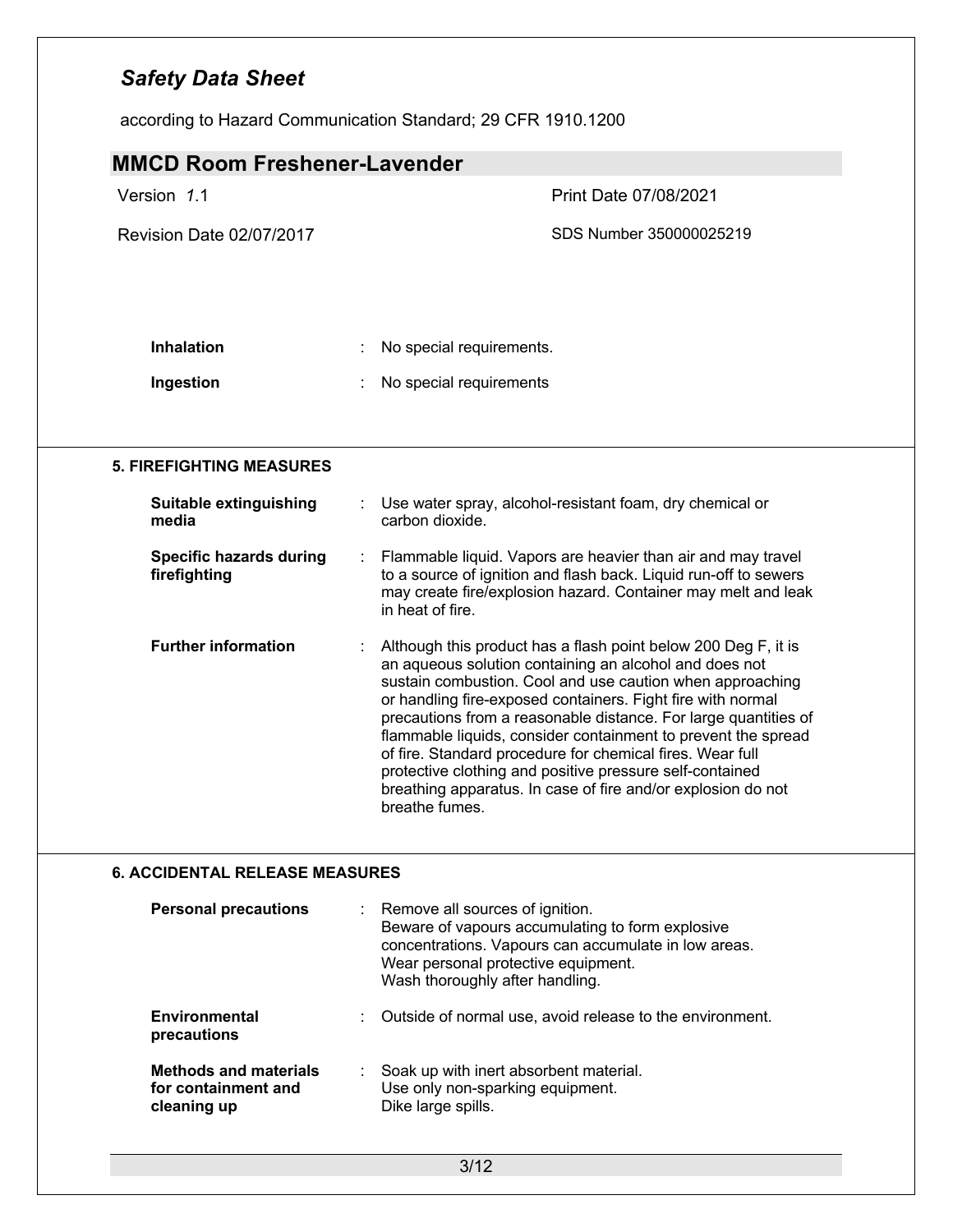according to Hazard Communication Standard; 29 CFR 1910.1200

| <b>MMCD Room Freshener-Lavender</b>                                       |                                                                                                                                                                                                                                                                                   |  |
|---------------------------------------------------------------------------|-----------------------------------------------------------------------------------------------------------------------------------------------------------------------------------------------------------------------------------------------------------------------------------|--|
| Version 1.1                                                               | Print Date 07/08/2021                                                                                                                                                                                                                                                             |  |
| <b>Revision Date 02/07/2017</b>                                           | SDS Number 350000025219                                                                                                                                                                                                                                                           |  |
|                                                                           |                                                                                                                                                                                                                                                                                   |  |
|                                                                           | Clean residue from spill site.                                                                                                                                                                                                                                                    |  |
| <b>7. HANDLING AND STORAGE</b>                                            |                                                                                                                                                                                                                                                                                   |  |
| <b>Handling</b>                                                           |                                                                                                                                                                                                                                                                                   |  |
| <b>Precautions for safe</b><br>handling                                   | : Avoid contact with skin, eyes and clothing.<br>For personal protection see section 8.<br>Use only as directed.<br>KEEP OUT OF REACH OF CHILDREN AND PETS.<br>Contaminated work clothing should not be allowed out of the<br>workplace.<br>Avoid breathing vapours, mist or gas. |  |
| <b>Advice on protection</b><br>against fire and explosion                 | Keep away from sources of ignition - No smoking.<br>Take measures to prevent the build up of electrostatic charge.<br>Use only non-sparking tools.<br>Use explosion-proof equipment.<br>Ground/bond container and receiving equipment.                                            |  |
| <b>Storage</b><br><b>Requirements for storage</b><br>areas and containers | Keep container closed when not in use.<br>÷.<br>Keep tightly closed.<br>Store in a well-ventilated place. Keep cool.                                                                                                                                                              |  |

### **8. EXPOSURE CONTROLS/PERSONAL PROTECTION**

### **Occupational Exposure Limits**

| Components    | CAS-No. | mg/m3       | ppm         | Non-<br>standard<br>units | <b>Basis</b>                |
|---------------|---------|-------------|-------------|---------------------------|-----------------------------|
| Ethyl alcohol | 64-17-5 | 1,900 mg/m3 | $1,000$ ppm |                           | <b>OSHA TWA</b>             |
| Ethyl alcohol | 64-17-5 |             | $1,000$ ppm |                           | <b>ACGIH</b><br><b>STEL</b> |

### **Personal protective equipment**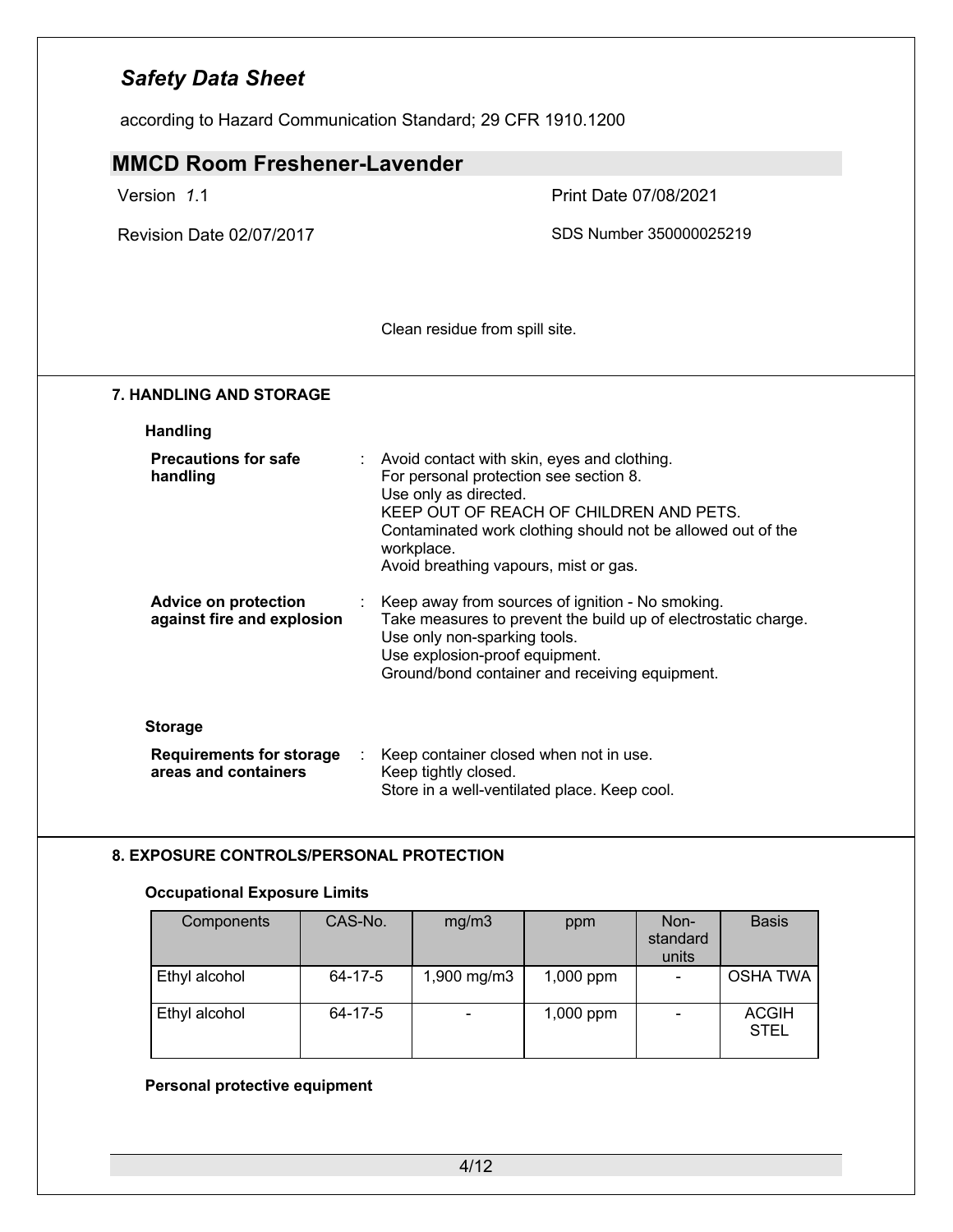according to Hazard Communication Standard; 29 CFR 1910.1200

| <b>MMCD Room Freshener-Lavender</b>        |                                                                                                                |
|--------------------------------------------|----------------------------------------------------------------------------------------------------------------|
| Version 1.1                                | Print Date 07/08/2021                                                                                          |
| <b>Revision Date 02/07/2017</b>            | SDS Number 350000025219                                                                                        |
|                                            |                                                                                                                |
| <b>Respiratory protection</b>              | No special requirements.<br>÷                                                                                  |
| <b>Hand protection</b>                     | Wear suitable gloves.                                                                                          |
| Eye protection                             | Safety glasses with side-shields<br>t                                                                          |
| Skin and body protection                   | No special requirements.<br>÷                                                                                  |
| <b>Hygiene measures</b>                    | Handle in accordance with good industrial hygiene and safety<br>÷<br>practice. Wash thoroughly after handling. |
|                                            |                                                                                                                |
| 9. PHYSICAL AND CHEMICAL PROPERTIES        |                                                                                                                |
| Form                                       | liquid                                                                                                         |
| Color                                      | Colorless                                                                                                      |
| Odor                                       | floral                                                                                                         |
| <b>Odour Threshold</b>                     | : Test not applicable for this product type                                                                    |
| pH                                         | $: 6.8 - 7.0$                                                                                                  |
| <b>Melting point/freezing point</b>        | $\therefore$ 0 °C                                                                                              |
| Initial boiling point and<br>boiling range | : Test not applicable for this product type                                                                    |
| <b>Flash point</b>                         | : 34 °C<br>93.2 °F                                                                                             |
| <b>Evaporation rate</b>                    | : Test not applicable for this product type                                                                    |
|                                            |                                                                                                                |
| Flammability (solid, gas)                  | : Does not sustain combustion.                                                                                 |
|                                            | Upper/lower flammability or : Test not applicable for this product type                                        |
|                                            |                                                                                                                |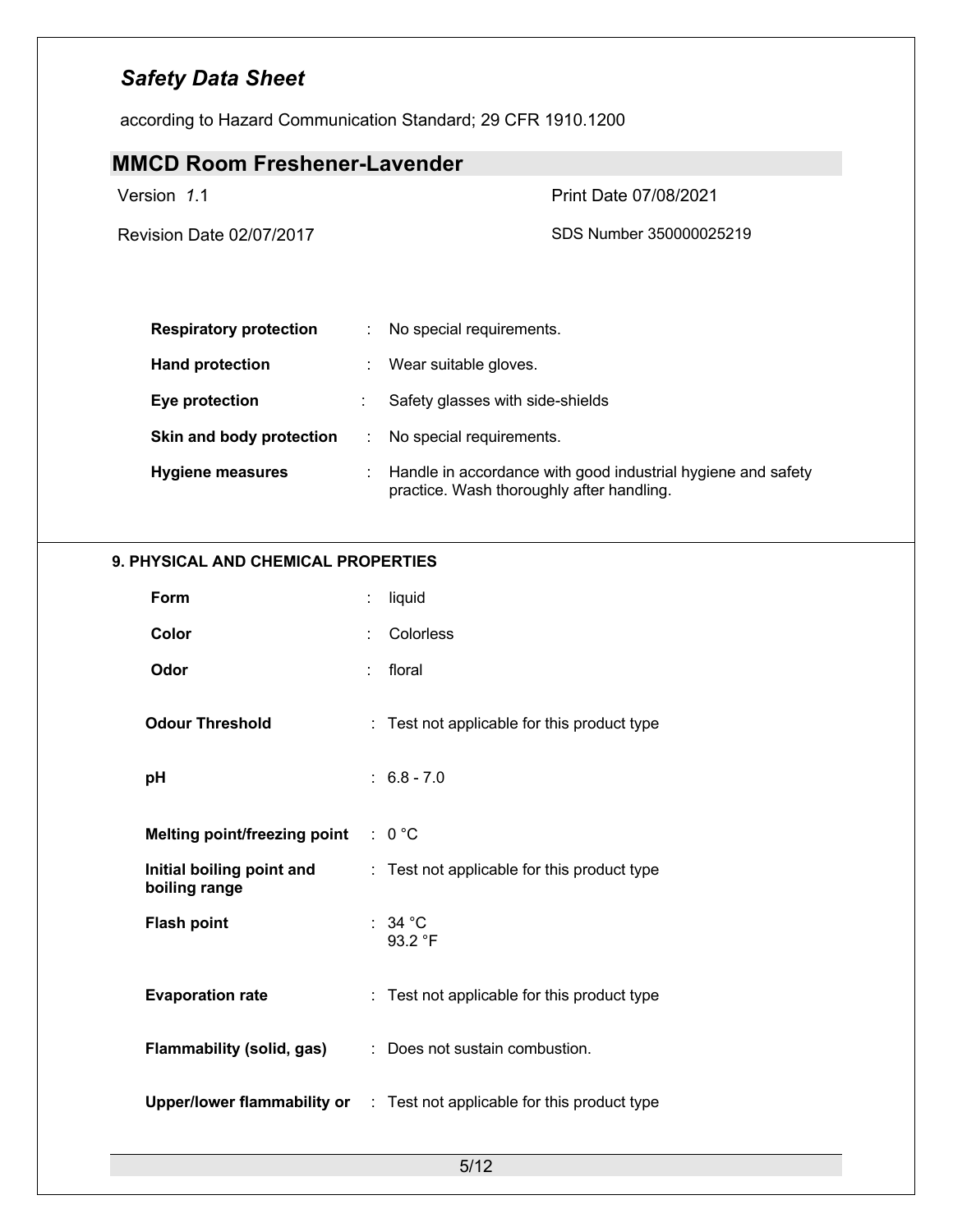according to Hazard Communication Standard; 29 CFR 1910.1200

| <b>MMCD Room Freshener-Lavender</b>                               |                                                                                                                    |
|-------------------------------------------------------------------|--------------------------------------------------------------------------------------------------------------------|
| Version 1.1                                                       | Print Date 07/08/2021                                                                                              |
| Revision Date 02/07/2017                                          | SDS Number 350000025219                                                                                            |
|                                                                   |                                                                                                                    |
| explosive limits                                                  |                                                                                                                    |
| Vapour pressure                                                   | : Test not applicable for this product type                                                                        |
| <b>Vapour density</b>                                             | : Test not applicable for this product type                                                                        |
| <b>Relative density</b>                                           | : 1 g/cm3 at 25 $^{\circ}$ C                                                                                       |
| Solubility(ies)                                                   | : soluble                                                                                                          |
| Partition coefficient: n-<br>octanol/water                        | : Test not applicable for this product type                                                                        |
| <b>Auto-ignition temperature</b>                                  | : Test not applicable for this product type                                                                        |
|                                                                   | <b>Decomposition temperature</b> : Test not applicable for this product type                                       |
| Viscosity, dynamic                                                | : similar to water                                                                                                 |
| <b>Viscosity, kinematic</b>                                       | : Test not applicable for this product type                                                                        |
| <b>Oxidizing properties</b>                                       | : Test not applicable for this product type                                                                        |
| <b>Volatile Organic</b><br><b>Compounds</b><br>Total VOC (wt. %)* | 14.6 %<br>- additional exemptions may apply<br>*as defined by US Federal and State Consumer Product<br>Regulations |
| <b>Other information</b>                                          | : None identified                                                                                                  |

### **10. STABILITY AND REACTIVITY**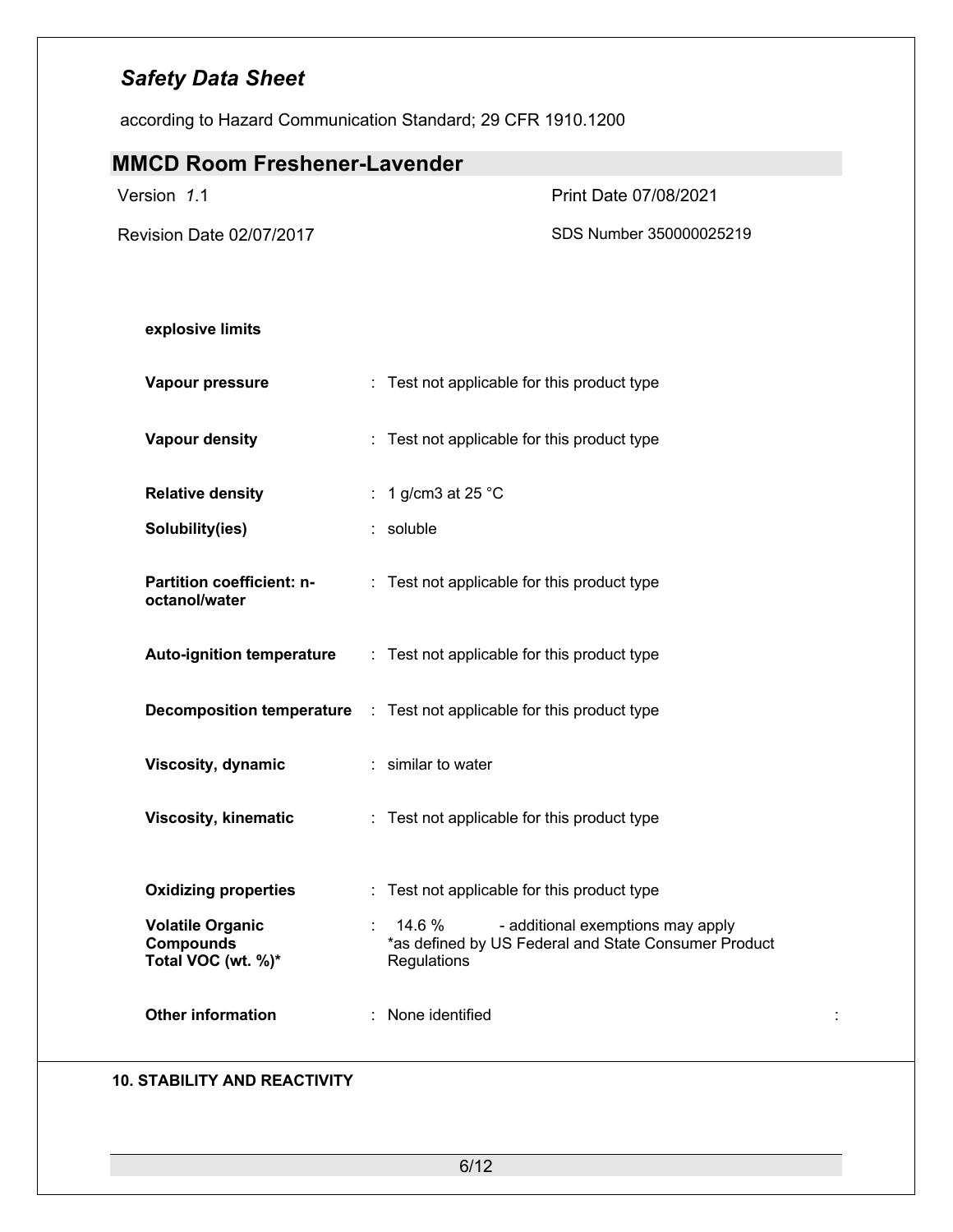according to Hazard Communication Standard; 29 CFR 1910.1200

| <b>MMCD Room Freshener-Lavender</b>                            |                                                                                                                       |  |
|----------------------------------------------------------------|-----------------------------------------------------------------------------------------------------------------------|--|
| Version 1.1                                                    | Print Date 07/08/2021                                                                                                 |  |
| <b>Revision Date 02/07/2017</b>                                | SDS Number 350000025219                                                                                               |  |
|                                                                |                                                                                                                       |  |
| <b>Possibility of hazardous</b><br>reactions                   | : If accidental mixing occurs and toxic gas is formed, exit area<br>immediately. Do not return until well ventilated. |  |
| <b>Conditions to avoid</b>                                     | : Heat, flames and sparks.                                                                                            |  |
| Incompatible materials                                         | : Strong oxidizing agents<br>Do not mix with bleach or any other household cleaners.<br>Strong bases                  |  |
| <b>Hazardous decomposition</b><br>products                     | : Thermal decomposition can lead to release of irritating gases<br>and vapours.                                       |  |
| <b>11. TOXICOLOGICAL INFORMATION</b>                           |                                                                                                                       |  |
| <b>Emergency Overview</b>                                      | Warning                                                                                                               |  |
| <b>Acute oral toxicity</b><br><b>Acute inhalation toxicity</b> | : No data available<br>No data available                                                                              |  |
|                                                                | No data available                                                                                                     |  |

| <b>GHS Properties</b>     | <b>Classification</b>      | <b>Routes of entry</b>     |
|---------------------------|----------------------------|----------------------------|
| Acute toxicity            | No classification proposed | Oral                       |
| Acute toxicity            | No classification proposed | Dermal                     |
| Acute toxicity            | No classification proposed | Inhalation - Dust and Mist |
| Acute toxicity            | No classification proposed | Inhalation - Vapour        |
| Acute toxicity            | No classification proposed | Inhalation - Gas           |
| Skin corrosion/irritation | No classification proposed |                            |
| Eye irritation            | No classification proposed |                            |
| Skin sensitisation        | Category 1                 |                            |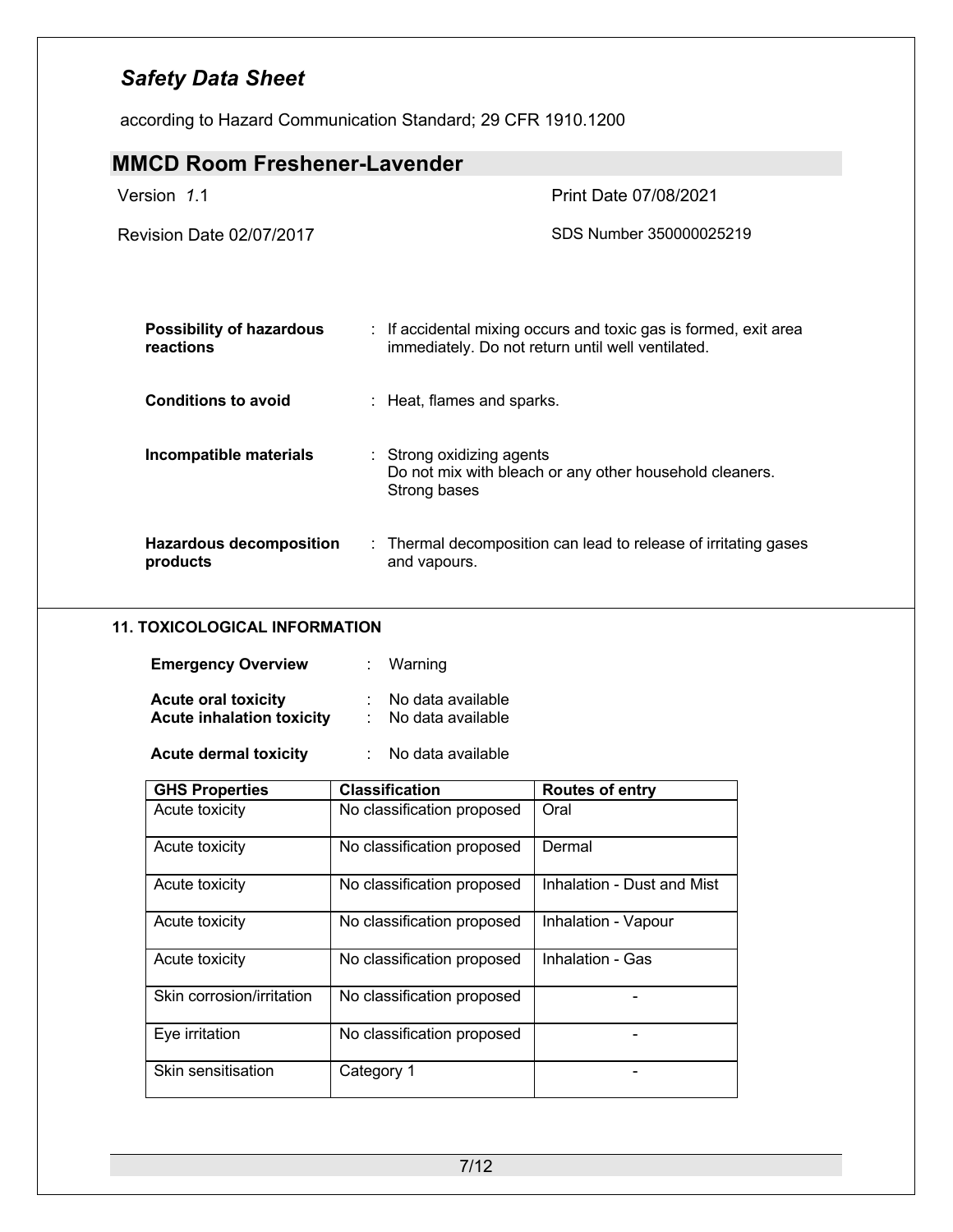according to Hazard Communication Standard; 29 CFR 1910.1200

## **MMCD Room Freshener-Lavender**

Version *1*.1 Print Date 07/08/2021

Revision Date 02/07/2017 SDS Number 350000025219

| Respiratory<br>sensitisation                             | No classification proposed |  |
|----------------------------------------------------------|----------------------------|--|
| Germ cell mutagenicity                                   | No classification proposed |  |
| Carcinogenicity                                          | No classification proposed |  |
| Carcinogenicity                                          | No classification proposed |  |
| Reproductive toxicity                                    | No classification proposed |  |
| Specific target organ<br>toxicity - single<br>exposure   | No classification proposed |  |
| Specific target organ<br>toxicity - repeated<br>exposure | No classification proposed |  |
| Aspiration hazard                                        | No classification proposed |  |

**Aggravated Medical Condition**

: None known.

### **12. ECOLOGICAL INFORMATION**

**Product :** The product itself has not been tested.

#### **Toxicity**

The ingredients in this formula have been reviewed and no adverse impact to the environment is expected when used according to label directions.

#### **Toxicity to fish**

| <b>Components</b>          | End point   | <b>Species</b>         | Value              | <b>Exposure</b><br>time |
|----------------------------|-------------|------------------------|--------------------|-------------------------|
| Ethyl alcohol              | LC50        | Fish                   | 11,200<br>mg/l     | 96 h                    |
| Isotridecanol, ethoxylated | <b>LC50</b> | Cyprinus carpio (Carp) | $> 1 - 10$<br>mg/l | 96 h                    |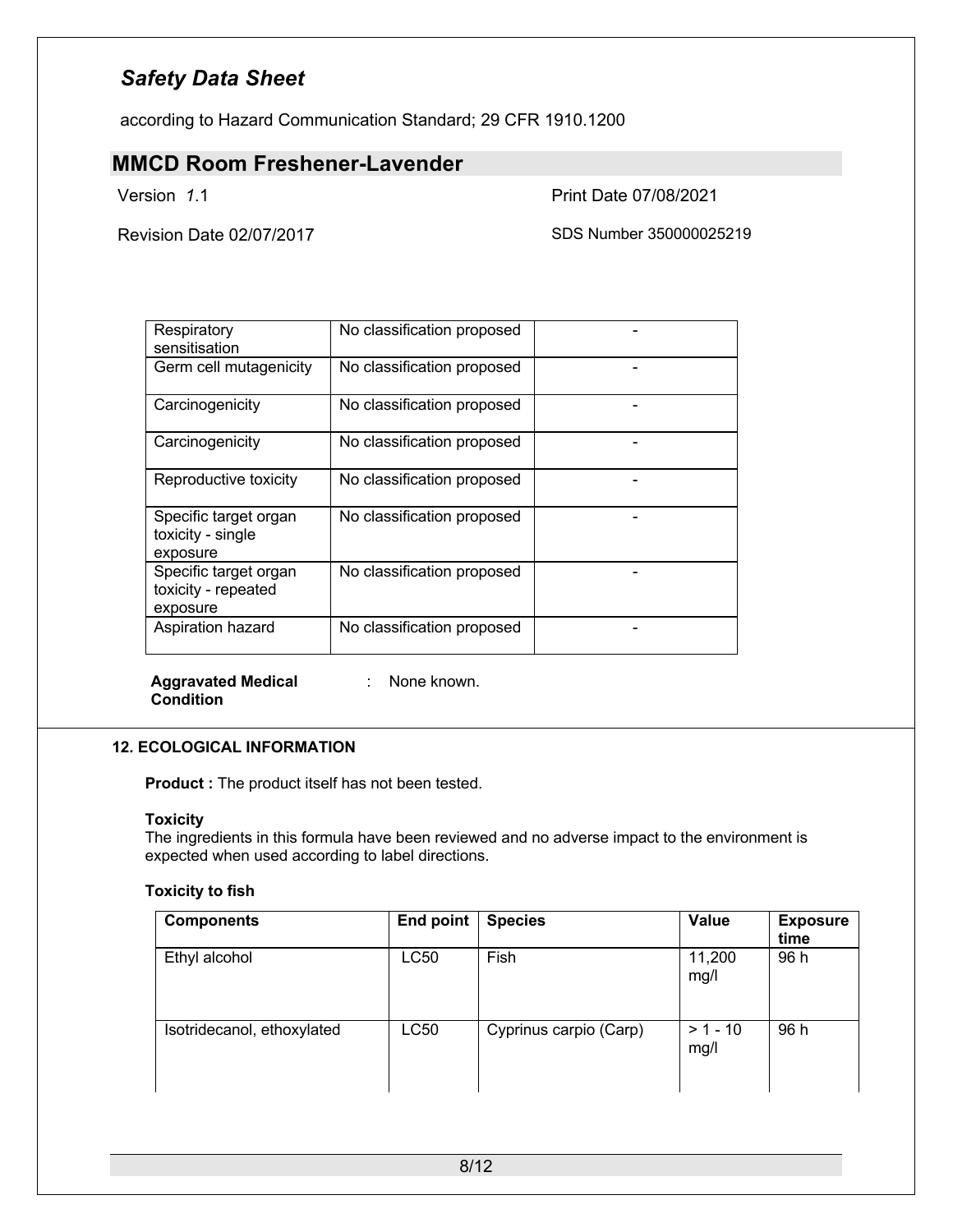according to Hazard Communication Standard; 29 CFR 1910.1200

## **MMCD Room Freshener-Lavender**

Version *1*.1 Print Date 07/08/2021

Revision Date 02/07/2017 SDS Number 350000025219

| Trade Secret<br>-ragrance - | No data<br>10 H |  |  |
|-----------------------------|-----------------|--|--|
|-----------------------------|-----------------|--|--|

**Toxicity to aquatic invertebrates**

| <b>Components</b>          | <b>End point</b>           | <b>Species</b>                | Value              | <b>Exposure</b><br>time |
|----------------------------|----------------------------|-------------------------------|--------------------|-------------------------|
| Ethyl alcohol              | static test<br><b>LC50</b> | Ceriodaphnia dubia            |                    | 48 h                    |
|                            |                            |                               | 5,012 mg/l         |                         |
|                            | <b>NOEC</b>                | Daphnia magna                 | 9.6 mg/l           | 9 d                     |
| Isotridecanol, ethoxylated | <b>EC50</b>                | Daphnia magna (Water<br>flea) | $> 1 - 10$<br>mg/l | 48 h                    |
| Fragrance - Trade Secret   | No data<br>available       |                               |                    |                         |

#### **Toxicity to aquatic plants**

| <b>Components</b>          | End point                         | <b>Species</b>                            | Value              | <b>Exposure</b><br>time |
|----------------------------|-----------------------------------|-------------------------------------------|--------------------|-------------------------|
| Ethyl alcohol              | <b>Static</b><br>EC <sub>50</sub> | Chlorella vulgaris (Fresh<br>water algae) | 275 mg/l           | 72 h                    |
| Isotridecanol, ethoxylated | <b>EC50</b>                       | Desmodesmus<br>subspicatus (green algae)  | $> 1 - 10$<br>mg/l | 72 h                    |
| Fragrance - Trade Secret   | No data<br>available              |                                           |                    |                         |

### **Persistence and degradability**

| <b>Component</b> | <b>Biodegradation</b> | Exposure<br>time | Summarv |
|------------------|-----------------------|------------------|---------|
|------------------|-----------------------|------------------|---------|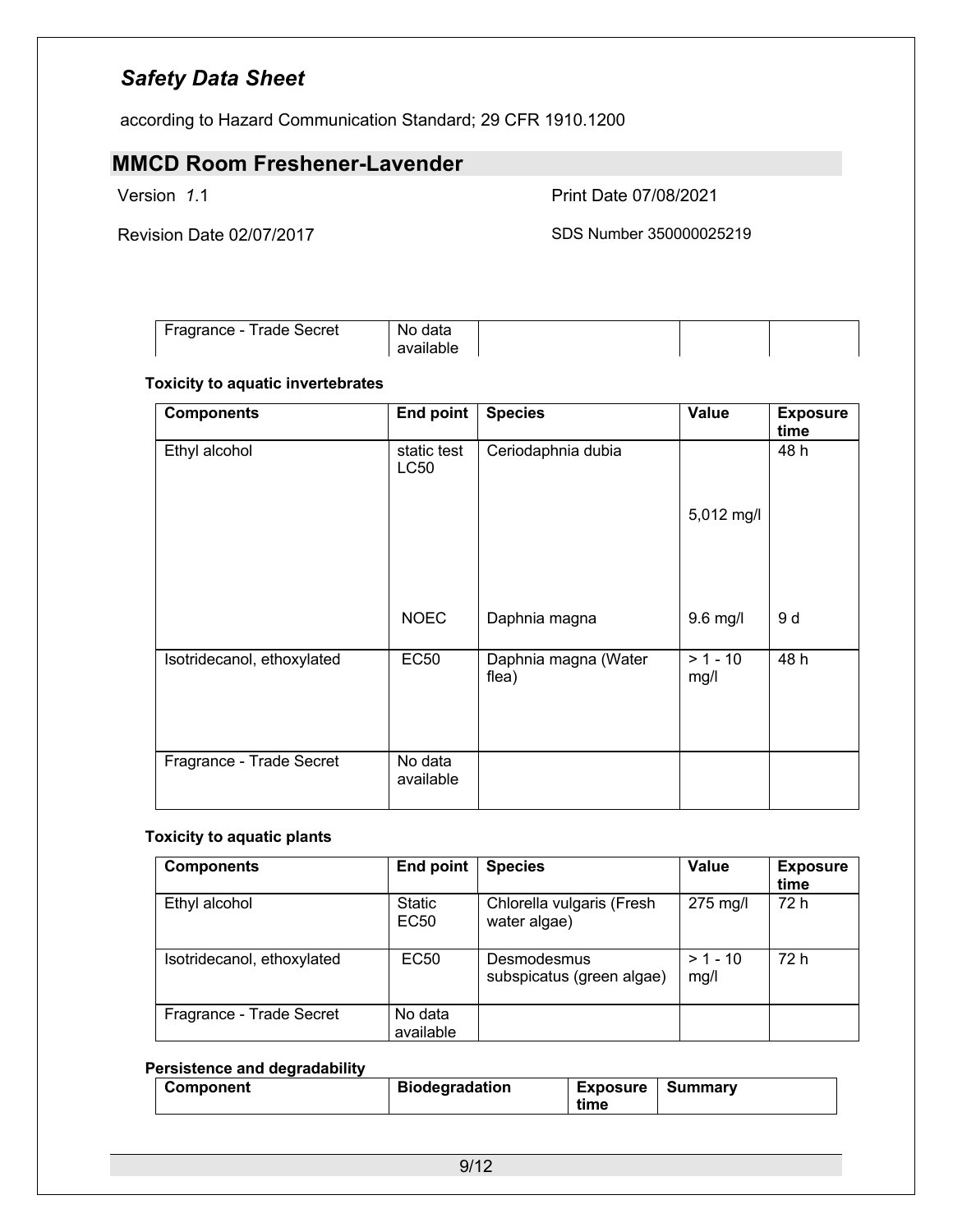according to Hazard Communication Standard; 29 CFR 1910.1200

## **MMCD Room Freshener-Lavender**

Version *1*.1 Print Date 07/08/2021

Revision Date 02/07/2017 SDS Number 350000025219

| Ethyl alcohol              | 97%               | 28d | Readily biodegradable |
|----------------------------|-------------------|-----|-----------------------|
| Isotridecanol, ethoxylated | 82%               | 28d |                       |
| Fragrance - Trade Secret   | No data available |     |                       |

#### **Bioaccumulative potential**

| <b>Component</b>           | <b>Bioconcentration</b><br>factor (BCF) | <b>Partition Coefficient n-</b><br>Octanol/water (log) |
|----------------------------|-----------------------------------------|--------------------------------------------------------|
| Ethyl alcohol              | 3.2 estimated                           | -0.35 Measured                                         |
| Isotridecanol, ethoxylated | No data available                       | No data available                                      |
| Fragrance - Trade Secret   | No data available                       | No data available                                      |

#### **Mobility**

| Component                  | <b>End point</b>  | <b>Value</b> |
|----------------------------|-------------------|--------------|
| Ethyl alcohol              | No data available |              |
| Isotridecanol, ethoxylated | No data available |              |
| Fragrance - Trade Secret   | No data available |              |

#### **PBT and vPvB assessment**

| <b>Component</b>           | <b>Results</b>                       |
|----------------------------|--------------------------------------|
| Ethyl alcohol              | Not fulfilling PBT and vPvB criteria |
| Isotridecanol, ethoxylated | Not fulfilling PBT and vPvB criteria |
| Fragrance - Trade Secret   | Not fulfilling PBT and vPvB criteria |

**Other adverse effects :** None known.

#### **13. DISPOSAL CONSIDERATIONS**

Consumer may discard empty container in trash, or recycle where facilities exist.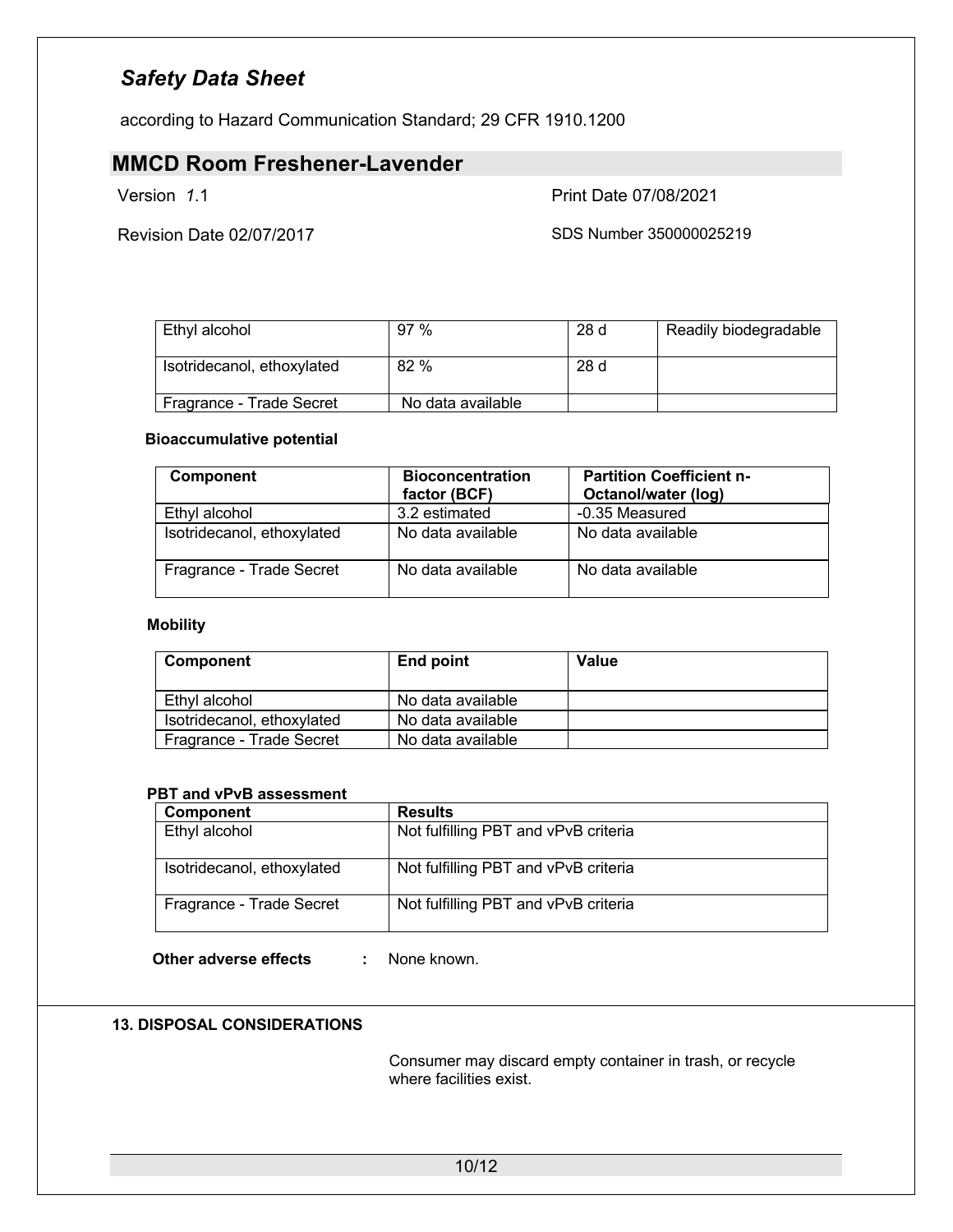according to Hazard Communication Standard; 29 CFR 1910.1200

## **MMCD Room Freshener-Lavender**

Version *1*.1 Print Date 07/08/2021

Revision Date 02/07/2017 SDS Number 350000025219

### **14. TRANSPORT INFORMATION**

Please refer to the Bill of Lading/receiving documents for up-to-date shipping information.

|                                      | <b>Land transport</b>                                  | Sea transport                                          | Air transport                                          |
|--------------------------------------|--------------------------------------------------------|--------------------------------------------------------|--------------------------------------------------------|
| <b>UN number</b>                     | 1993                                                   | 1993                                                   | 1993                                                   |
| <b>UN proper</b><br>shipping name    | UN 1993 Flammable<br>liquid, N.O.S. (Ethyl<br>alcohol) | UN 1993 Flammable<br>liquid, N.O.S. (Ethyl<br>alcohol) | UN 1993 Flammable<br>liquid, N.O.S. (Ethyl<br>alcohol) |
| <b>Transport hazard</b><br>class(es) | 3                                                      | 3                                                      | 3                                                      |
| <b>Packing group</b>                 | Ш                                                      | Ш                                                      | $\mathbf{III}$                                         |
| <b>Environmental</b>                 |                                                        |                                                        |                                                        |
| hazards                              |                                                        |                                                        |                                                        |
| <b>Special</b>                       | Limited quantities                                     | Limited quantities                                     | Limited quantities                                     |
| precautions for                      | derogation may be                                      | derogation may be                                      | derogation may be                                      |
| user                                 | applicable to this                                     | applicable to this                                     | applicable to this                                     |
|                                      | product, please check                                  | product, please                                        | product, please check                                  |
|                                      | transport documents.                                   | check transport<br>documents.                          | transport documents.                                   |

#### **15. REGULATORY INFORMATION**

| <b>Notification status</b> | : All ingredients of this product are listed or are excluded from<br>listing on the U.S. Toxic Substances Control Act (TSCA)<br>Chemical Substance Inventory. |
|----------------------------|---------------------------------------------------------------------------------------------------------------------------------------------------------------|
| <b>California Prop. 65</b> | : This product is not subject to the reporting requirements under<br>California's Proposition 65.                                                             |